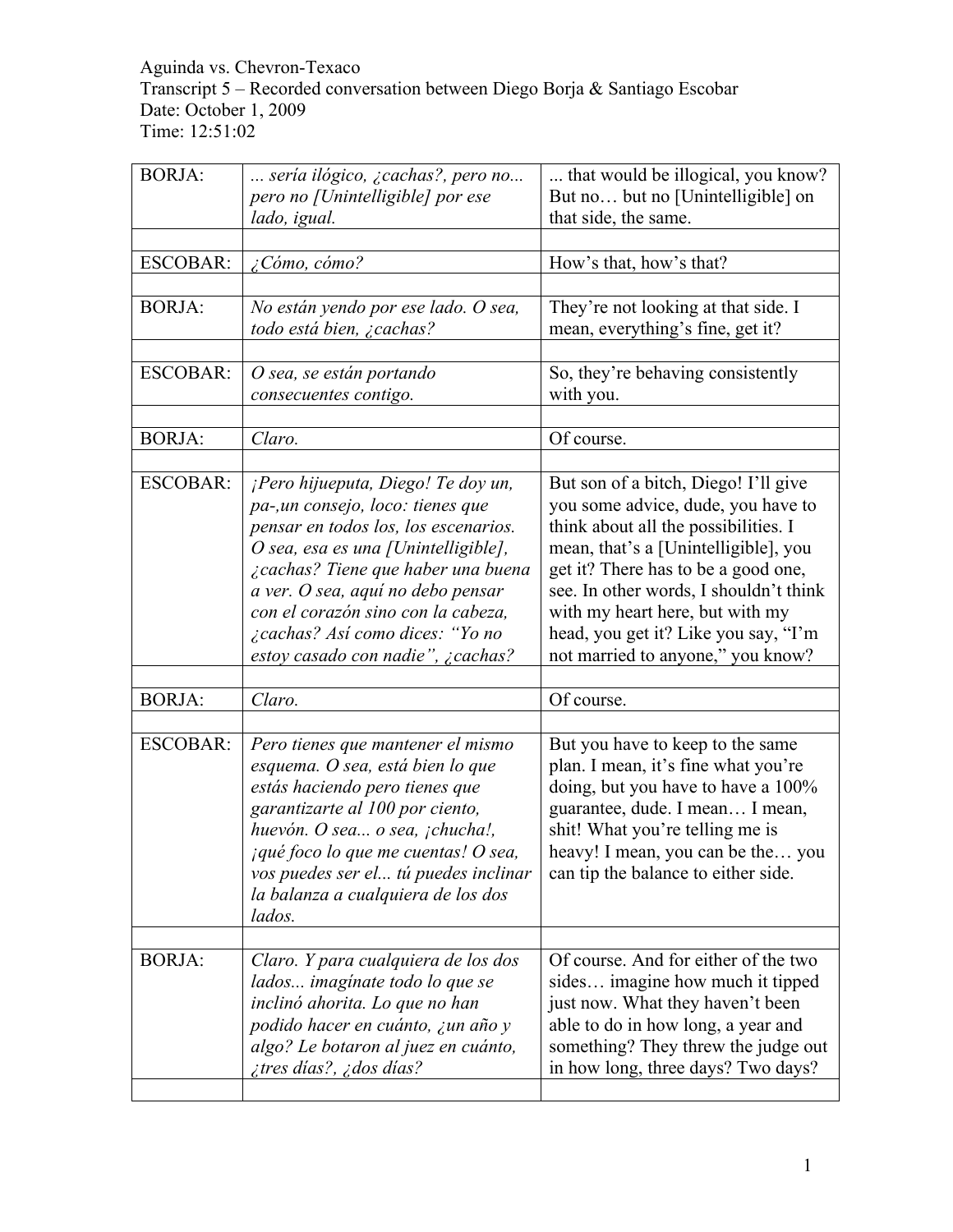Transcript 5 – Recorded conversation between Diego Borja & Santiago Escobar Date: October 1, 2009

| <b>ESCOBAR:</b> | De ley.                                                                                                                                                                                                                                                                                                                                                                                                                                               | That's right.                                                                                                                                                                                                                                                                                                                                                                                                                                  |
|-----------------|-------------------------------------------------------------------------------------------------------------------------------------------------------------------------------------------------------------------------------------------------------------------------------------------------------------------------------------------------------------------------------------------------------------------------------------------------------|------------------------------------------------------------------------------------------------------------------------------------------------------------------------------------------------------------------------------------------------------------------------------------------------------------------------------------------------------------------------------------------------------------------------------------------------|
|                 |                                                                                                                                                                                                                                                                                                                                                                                                                                                       |                                                                                                                                                                                                                                                                                                                                                                                                                                                |
| <b>BORJA:</b>   | O sea, ya está así. Dependiendo, sin<br>que haya investigación de por qué<br>de quién soy yo y todas las cosas. El<br>momento que yo ratifique todo lo<br>que ahí se va más para este lado.<br>Si es que las cosas no salen bien,<br>también se puede ir [Unintelligible],<br>¡puta!, pero así totalmente. O sea,<br>imaginate que hay un acto que<br>prohíbe la corrupción para las<br>empresas americanas en cualquier<br>otro país, ¿no es cierto? | I mean, it's like that now.<br>Depending, if there isn't an<br>investigation as to why who I am<br>and all those things. The minute I<br>confirm everything that then it will<br>tip more towards this side. If things<br>don't turn out well, it can also tip<br>[Unintelligible], shit! But totally like<br>that. In other words, imagine if<br>there's a bill that prohibits corruption<br>for U.S. companies in other<br>countries, right? |
| <b>ESCOBAR:</b> | Ya.                                                                                                                                                                                                                                                                                                                                                                                                                                                   | Yeah.                                                                                                                                                                                                                                                                                                                                                                                                                                          |
|                 |                                                                                                                                                                                                                                                                                                                                                                                                                                                       |                                                                                                                                                                                                                                                                                                                                                                                                                                                |
| <b>BORJA:</b>   | Si es que se comprueba un acto de<br>corrupción para la empresa<br>americana o eso, no [Unintelligible],<br>le cierran aquí a la empresa.                                                                                                                                                                                                                                                                                                             | If an act of corruption can be proven<br>against a U.S. company or that, no<br>[Unintelligible], they shut down the<br>company here.                                                                                                                                                                                                                                                                                                           |
| <b>ESCOBAR:</b> | A Texaco.                                                                                                                                                                                                                                                                                                                                                                                                                                             | Texaco.                                                                                                                                                                                                                                                                                                                                                                                                                                        |
| <b>BORJA:</b>   | Claro, le cierran. O sea, se acaba. Y<br>un acto de corrupción a ese nivel, no<br>tienen chance de salir o sea, no<br>tienen chance de por dónde.                                                                                                                                                                                                                                                                                                     | Of course, they shut it down. I mean,<br>it's over. And an act of corruption at<br>that level, there is no way they can<br>get out of it I mean, they have no<br>chance to which way.                                                                                                                                                                                                                                                          |
| <b>ESCOBAR:</b> | [Riendo].                                                                                                                                                                                                                                                                                                                                                                                                                                             | [Laughing]                                                                                                                                                                                                                                                                                                                                                                                                                                     |
| <b>BORJA:</b>   | $\angle$ Cachas?                                                                                                                                                                                                                                                                                                                                                                                                                                      | You get it?                                                                                                                                                                                                                                                                                                                                                                                                                                    |
| <b>ESCOBAR:</b> | Ya.                                                                                                                                                                                                                                                                                                                                                                                                                                                   | Yeah.                                                                                                                                                                                                                                                                                                                                                                                                                                          |
| <b>BORJA:</b>   | Hubo gente dentro de la empresa que<br>se opuso a que se utilicen los videos<br>porque es demasiado es<br>demasiado es demasiado poder<br>para un individuo, ¿cacha?                                                                                                                                                                                                                                                                                  | There were people in the company<br>who were opposed to using the<br>videos, because it's too much it's<br>too much it's too much power for<br>one individual, you get it?                                                                                                                                                                                                                                                                     |
| <b>ESCOBAR:</b> | De ley. O sea, los manes cacharon<br>que claro, que vos les podés cagar a                                                                                                                                                                                                                                                                                                                                                                             | Absolutely. I mean, those guys got it<br>that, sure, you could shit on them                                                                                                                                                                                                                                                                                                                                                                    |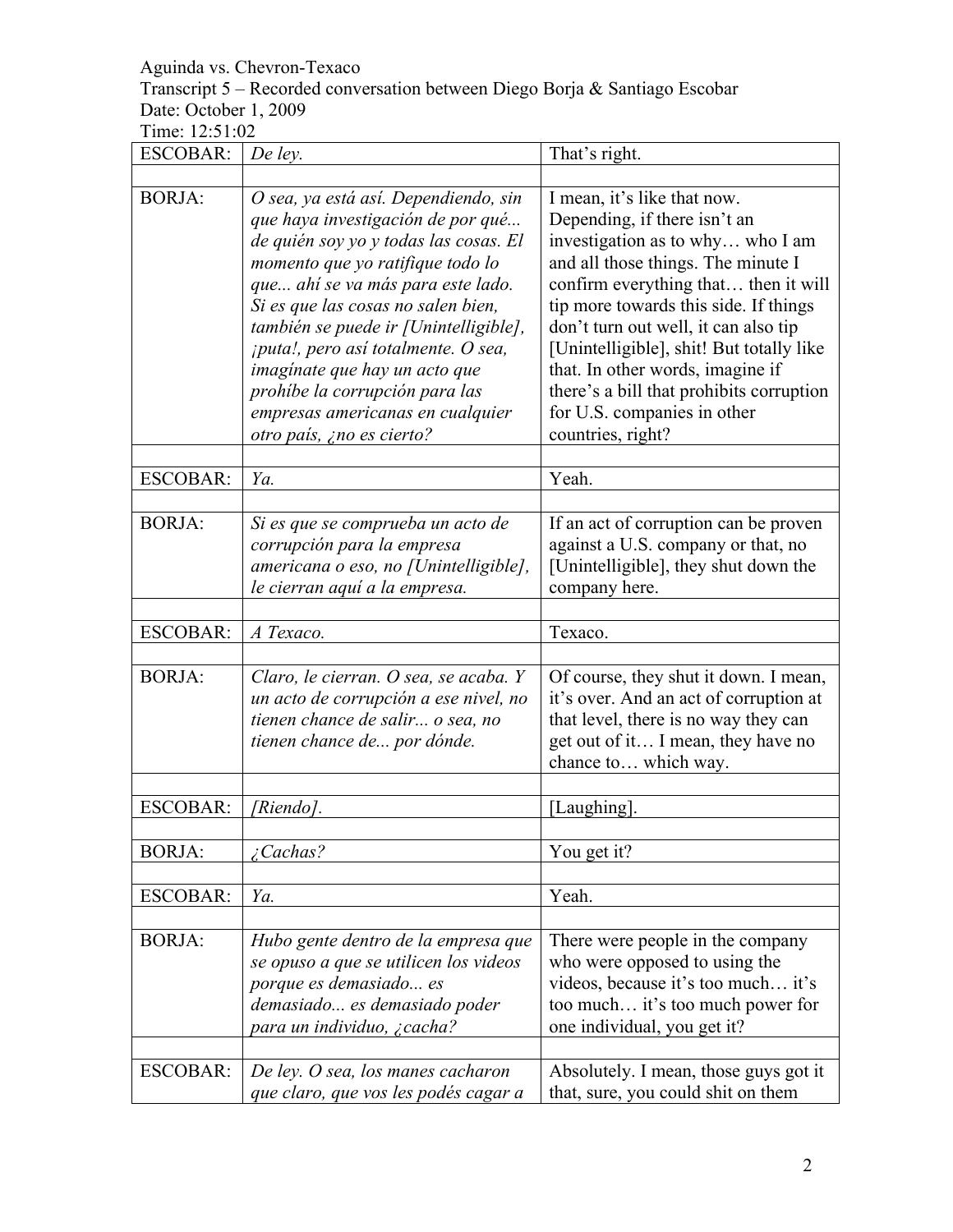Transcript 5 – Recorded conversation between Diego Borja & Santiago Escobar Date: October 1, 2009

|                 | la postre.                                                                                                                                                                                                                                                                                                                                                                                                                                                                                       | eventually.                                                                                                                                                                                                                                                                                                                                                                                                                                                                                                |
|-----------------|--------------------------------------------------------------------------------------------------------------------------------------------------------------------------------------------------------------------------------------------------------------------------------------------------------------------------------------------------------------------------------------------------------------------------------------------------------------------------------------------------|------------------------------------------------------------------------------------------------------------------------------------------------------------------------------------------------------------------------------------------------------------------------------------------------------------------------------------------------------------------------------------------------------------------------------------------------------------------------------------------------------------|
|                 |                                                                                                                                                                                                                                                                                                                                                                                                                                                                                                  |                                                                                                                                                                                                                                                                                                                                                                                                                                                                                                            |
| <b>BORJA:</b>   | Claro, entonces mucha gente<br>estuvo en el cuadro de los<br>directores muchos estuvieron en<br>desacuerdo, pero la mayoría en sí<br>dijo: "No, este man es de confianza,<br><i>jvamos!", ¿cachas?</i>                                                                                                                                                                                                                                                                                           | Of course, so a lot of people where<br>at the level of the executives a lot of<br>them disagreed, but the majority of<br>them said, "No, this guy is<br>trustworthy, let's go!" You get it?                                                                                                                                                                                                                                                                                                                |
| <b>ESCOBAR:</b> | Ajá.                                                                                                                                                                                                                                                                                                                                                                                                                                                                                             | Uh huh.                                                                                                                                                                                                                                                                                                                                                                                                                                                                                                    |
| <b>BORJA:</b>   | Y en eso está basado; en confianza.                                                                                                                                                                                                                                                                                                                                                                                                                                                              | And that's what it's based on; trust.                                                                                                                                                                                                                                                                                                                                                                                                                                                                      |
| <b>ESCOBAR:</b> | Ajá.                                                                                                                                                                                                                                                                                                                                                                                                                                                                                             | Uh huh.                                                                                                                                                                                                                                                                                                                                                                                                                                                                                                    |
| <b>BORJA:</b>   | Pero el problema es que yo yo les<br>he dicho clarito también, porque yo<br>tengo mis propios abogados, ¿no?,<br>no abogados de la compañía; yo<br>tengo los míos propios, que<br>obviamente los paga ellos, entonces<br>por medio de ellos yo se supone<br>que están súper confidenciales con lo<br>que yo digo, ¿no es cierto?                                                                                                                                                                 | But the problem is that I I've also<br>said very clearly to them, because I<br>have my own lawyers, right? Not<br>company lawyers; I have my own,<br>obviously paid by them, so through<br>them I supposedly they're super<br>confidential with what I say, right?                                                                                                                                                                                                                                         |
| <b>ESCOBAR:</b> | Se supone.                                                                                                                                                                                                                                                                                                                                                                                                                                                                                       | Supposedly.                                                                                                                                                                                                                                                                                                                                                                                                                                                                                                |
|                 |                                                                                                                                                                                                                                                                                                                                                                                                                                                                                                  |                                                                                                                                                                                                                                                                                                                                                                                                                                                                                                            |
| <b>BORJA:</b>   | Se supone.                                                                                                                                                                                                                                                                                                                                                                                                                                                                                       | Supposedly.                                                                                                                                                                                                                                                                                                                                                                                                                                                                                                |
| <b>ESCOBAR:</b> | Secreto profesional.                                                                                                                                                                                                                                                                                                                                                                                                                                                                             | Attorney client privilege.                                                                                                                                                                                                                                                                                                                                                                                                                                                                                 |
| <b>BORJA:</b>   | Ya. Pero entonces, yo a estos manes<br>les pego unos sustos hijueputales,<br>¿cachas? Les digo: "Verás, a mí me<br>vale", porque me dicen yo les<br>pregunto: "¿Y qué pasa si yo no<br>quiero ir a testificar?" O sea, no<br>llegamos a un acuerdo antes de que<br>mí me toque ir hacer mi declaración<br>y todo eso. "No, pues tienes que<br>hacer la declaración". "Pero si no<br>hemos hecho ningún acuerdo, ¿por<br>qué voy a hacer mi declaración?"<br>"Es que te pueden obligar". Le digo: | Yeah. But then, I said some things<br>that scared those guys shitless, you<br>get it? I said to them, "You see, I<br>don't care," because they said to<br>me I asked them, "And what<br>happens if I don't want to go and<br>testify?" In other words, we don't<br>come to an agreement before I have<br>to go and testify and all that. "No,<br>well you have to testify." "But if we<br>haven't come to any agreement, why<br>would I go and give my testimony?"<br>"It's because they can force you." I |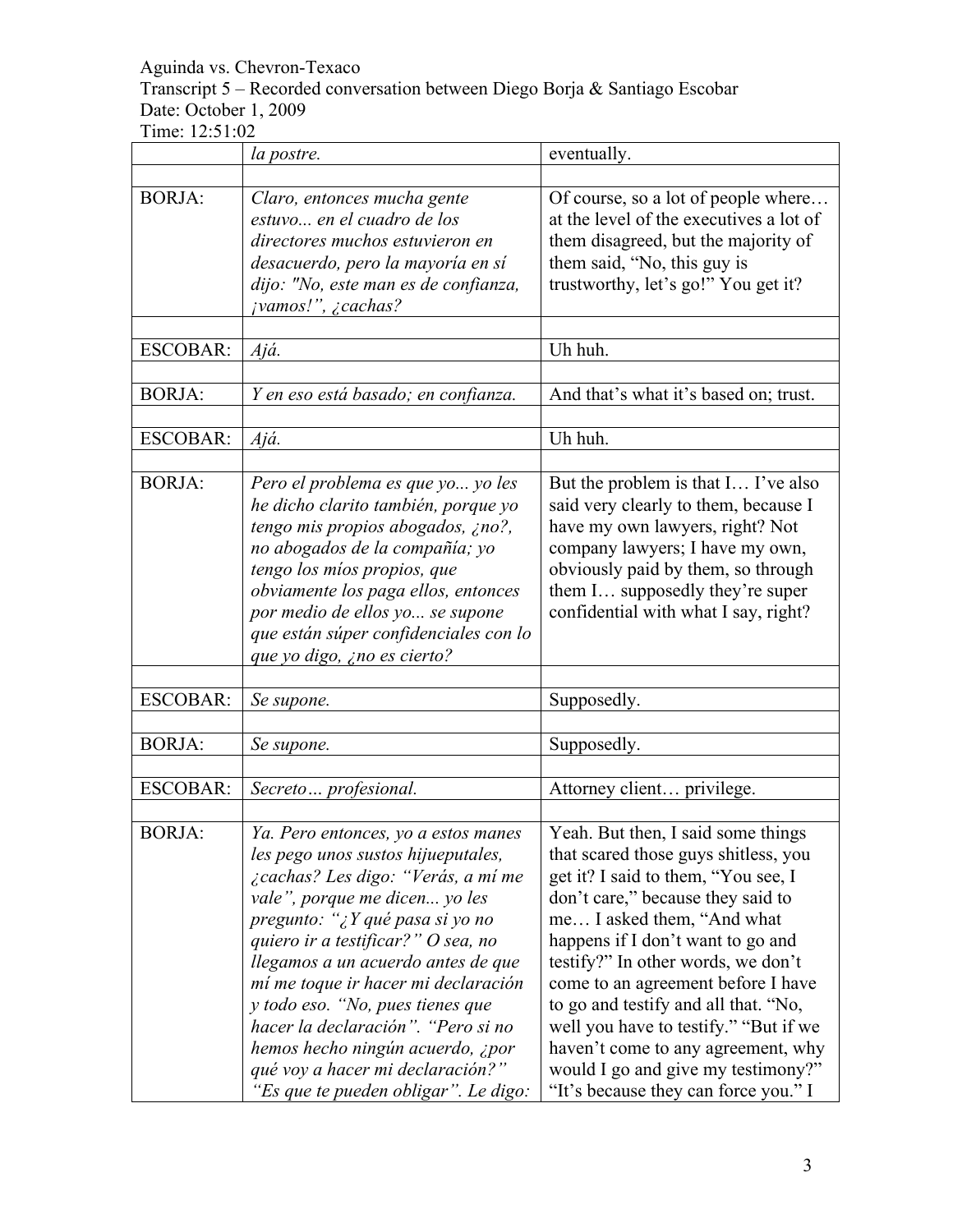Transcript 5 – Recorded conversation between Diego Borja & Santiago Escobar Date: October 1, 2009

|                 | "¿Cómo me pueden obligar a hacer<br>mi declaración si no estoy en el<br>país? Cojo y me meto en mi finca, me<br>voy a Brasil; tengo mil hectáreas<br>allá. Me voy donde me dé la gana.<br>¿Qué va a pasar? Y de ahí hago O<br>sea, nadie me puede obligar a hacer<br>mis declaraciones" les digo, "y no<br>tienen idea. Yo prefiero vivir bajo un<br>puente, pero si es que me siento<br>engañado, ¡se cagan!" Entonces los<br>manes se quedaron así, loco,<br><i>i</i> cachas?, como que ellos a veces<br>piensan que no puedo regresar al<br>país porque, porque tengo problemas<br>de seguridad, ¿no? | told him, "How can they force me to<br>testify if I'm not in the country? I'll<br>pack up and lock myself in my ranch.<br>I'll go to Brazil; I have a thousand<br>hectares there. I'll go anywhere I<br>want to. What'll happen? And from<br>there I'll do I mean, nobody can<br>force me to give my testimony," I<br>told them, "and you have no idea. I<br>prefer to live under a bridge, but if I<br>feel that I'm being tricked, you'll eat<br>shit!" So then those guys were like<br>this, dude, you get it? Like they think<br>sometimes that I can't go back to that<br>country because, because I have<br>security problems, right? |
|-----------------|----------------------------------------------------------------------------------------------------------------------------------------------------------------------------------------------------------------------------------------------------------------------------------------------------------------------------------------------------------------------------------------------------------------------------------------------------------------------------------------------------------------------------------------------------------------------------------------------------------|---------------------------------------------------------------------------------------------------------------------------------------------------------------------------------------------------------------------------------------------------------------------------------------------------------------------------------------------------------------------------------------------------------------------------------------------------------------------------------------------------------------------------------------------------------------------------------------------------------------------------------------------|
| <b>ESCOBAR:</b> | Ya.                                                                                                                                                                                                                                                                                                                                                                                                                                                                                                                                                                                                      | Yeah.                                                                                                                                                                                                                                                                                                                                                                                                                                                                                                                                                                                                                                       |
|                 |                                                                                                                                                                                                                                                                                                                                                                                                                                                                                                                                                                                                          |                                                                                                                                                                                                                                                                                                                                                                                                                                                                                                                                                                                                                                             |
| <b>BORJA:</b>   | Pero lo que no saben es que el más<br>dañado de todos los videos soy yo. O<br>sea, si es que yo regreso al país los<br>que deberían cuidarse de hacerme<br>algo serían los otros, ¿sí me cachas?                                                                                                                                                                                                                                                                                                                                                                                                         | But what they don't know is that the<br>worst of all the videos is me. I mean,<br>if I return to that country the ones<br>who should be careful about doing<br>anything to me would be the others,<br>you get what I'm saying?                                                                                                                                                                                                                                                                                                                                                                                                              |
|                 |                                                                                                                                                                                                                                                                                                                                                                                                                                                                                                                                                                                                          |                                                                                                                                                                                                                                                                                                                                                                                                                                                                                                                                                                                                                                             |
| <b>ESCOBAR:</b> | Claro, de ley.                                                                                                                                                                                                                                                                                                                                                                                                                                                                                                                                                                                           | Of course, for sure.                                                                                                                                                                                                                                                                                                                                                                                                                                                                                                                                                                                                                        |
| <b>BORJA:</b>   | O sea, ellos piensan que yo soy un<br>niño buenito, ¡puta!, y trabajador,<br>"¡Que mira para acá!". Pero si yo<br>regreso al país, ¡puta!, yo un par de<br>llamadas y estoy o sea, ellos mejor<br>que se escondan de mí, ¿cachas?, si<br>es que regreso al país.                                                                                                                                                                                                                                                                                                                                         | I mean, they think I'm a good little<br>boy, shit! And hard working, "Look<br>at this!" But if I go back to that<br>country, shit! A couple of phone<br>calls and I'm I mean, they had<br>better hide from me, you get it? That<br>is if I return to that country.                                                                                                                                                                                                                                                                                                                                                                          |
| <b>ESCOBAR:</b> | Ya.                                                                                                                                                                                                                                                                                                                                                                                                                                                                                                                                                                                                      | Yeah.                                                                                                                                                                                                                                                                                                                                                                                                                                                                                                                                                                                                                                       |
|                 |                                                                                                                                                                                                                                                                                                                                                                                                                                                                                                                                                                                                          |                                                                                                                                                                                                                                                                                                                                                                                                                                                                                                                                                                                                                                             |
| <b>BORJA:</b>   | Entonces eso es lo que no saben<br>ellos, pero tú sabes. O sea, tú sabes<br>como soy. O sea, yo no tengo<br>problema en regresar al país<br>mañana, ¿cachas? Y me armo en el<br>país, ¡chévere!, ¡todo bacán!,<br>huevón. O sea, yo no tengo                                                                                                                                                                                                                                                                                                                                                             | So then, that's what they don't know,<br>but you know. I mean, you know<br>what I'm like. I mean, I have no<br>problem returning to the country<br>tomorrow, you get it? And I'll arm<br>myself there, cool! Everything's<br>cool! Dude. I mean, I have no                                                                                                                                                                                                                                                                                                                                                                                  |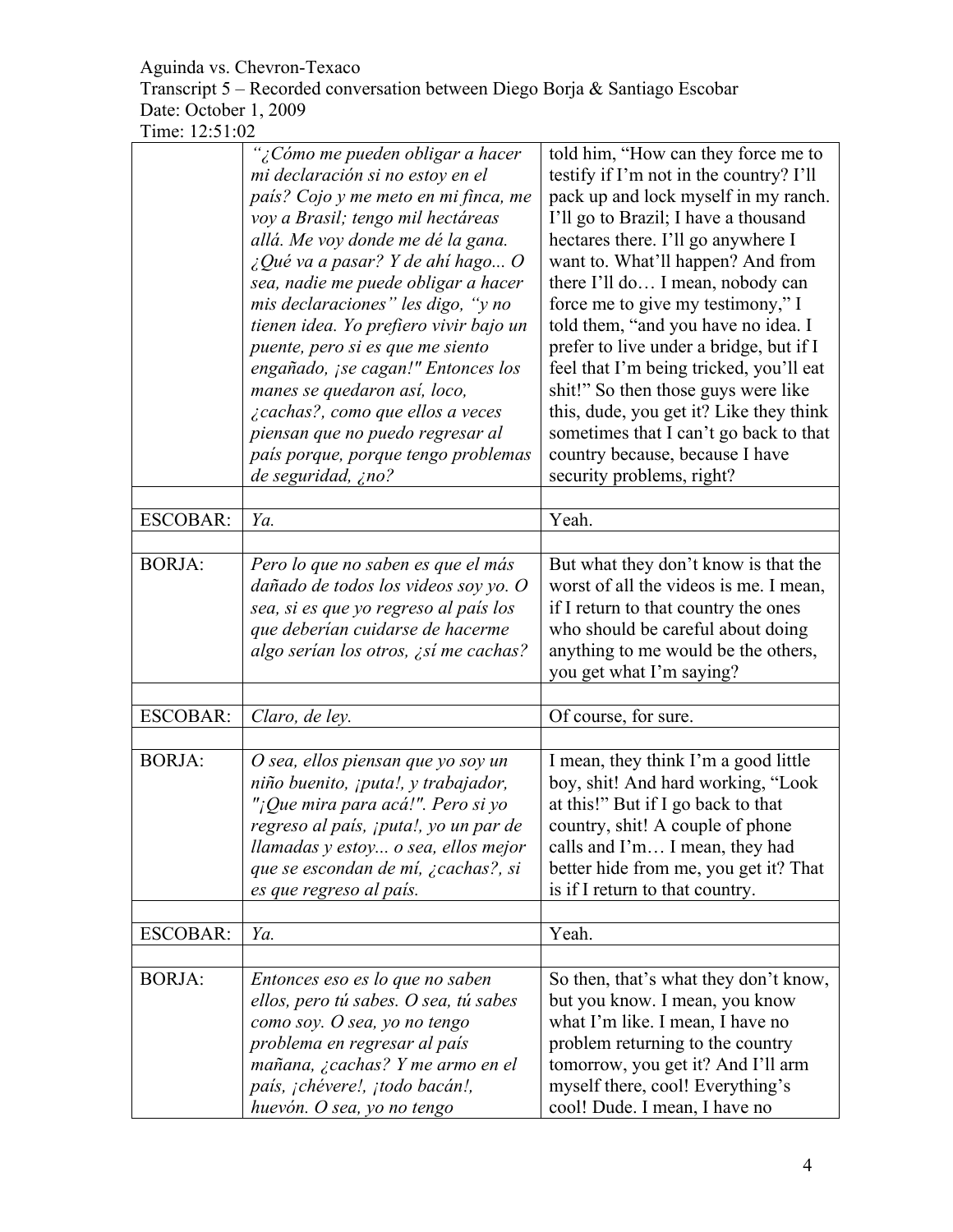Transcript 5 – Recorded conversation between Diego Borja & Santiago Escobar Date: October 1, 2009

|                 | problema. Ahorita estoy siguiendo el<br>juego de que "¡Chuta!, tengo que<br>estar aquí", ¿cachas?, "¡sino qué<br>miedo!". Pero a mí no me pega un<br>miedo de nada, o sea, me vale eso.                                                                                                                                                                                                                                                                                                                                                                                                                                                     | problem. Right now I'm playing<br>along that, "Shit! I have to be here,"<br>you get it? "Otherwise, I'll be so<br>scared!" But I'm not afraid of<br>anything, I mean, I don't care about<br>that.                                                                                                                                                                                                                                                                                                                                                                                                                                       |
|-----------------|---------------------------------------------------------------------------------------------------------------------------------------------------------------------------------------------------------------------------------------------------------------------------------------------------------------------------------------------------------------------------------------------------------------------------------------------------------------------------------------------------------------------------------------------------------------------------------------------------------------------------------------------|-----------------------------------------------------------------------------------------------------------------------------------------------------------------------------------------------------------------------------------------------------------------------------------------------------------------------------------------------------------------------------------------------------------------------------------------------------------------------------------------------------------------------------------------------------------------------------------------------------------------------------------------|
| <b>ESCOBAR:</b> | Ya. Pero me deja pensando de que<br>vos puedes inclinar la balanza a<br>cualquiera de los dos lados.                                                                                                                                                                                                                                                                                                                                                                                                                                                                                                                                        | Yeah. But I'm still thinking that you<br>can tip the balance to either side.                                                                                                                                                                                                                                                                                                                                                                                                                                                                                                                                                            |
|                 |                                                                                                                                                                                                                                                                                                                                                                                                                                                                                                                                                                                                                                             |                                                                                                                                                                                                                                                                                                                                                                                                                                                                                                                                                                                                                                         |
| <b>BORJA:</b>   | Totalmente, loco. Y inclusive, yo sé<br>dónde están las oficinas de los<br>principales es aquí, 40 minutos de<br>$mi$ de donde yo vivo. A 45 minutos<br>es la oficina de la [Unintelligible],<br>entonces simplemente yo llego,<br>timbro y todo el mundo sabe quién<br>soy. Me siento y les digo: "A ver,<br>esta es la realidad". Y se friega el<br>chiste, loco; ¿cachas? Y capaz que<br>saco o sea, estos manes me van a<br>pagar mucho más en efectivo,<br>probablemente. O sea, cosas así sí<br>pueden pasar, porque estos manes<br>son los que le están apoyando a los<br>indígenas mandan billete pero en<br>cash, <i>i</i> cachas? | Totally, dude. And in fact, I know<br>where the top executives' offices<br>are they're right here, 40 minutes<br>from me from where I live. Just 45<br>minutes away is the office of the<br>[Unintelligible], so I just show up,<br>ring the bell and everyone knows<br>who I am. I sit down and tell them,<br>"Let's see, this is the way it is." And<br>the joke is over, dude, you get it?<br>And perhaps I'll get I mean, these<br>guys will pay me a lot more in cash,<br>probably. I mean, things like that can<br>happen, because these guys are the<br>ones who are supporting the Indians<br>send money, but cash, you get it? |
|                 |                                                                                                                                                                                                                                                                                                                                                                                                                                                                                                                                                                                                                                             |                                                                                                                                                                                                                                                                                                                                                                                                                                                                                                                                                                                                                                         |
| <b>ESCOBAR:</b> | ¡Ah! Vos dices ir a la oficina de los<br>indígenas del ahí en Estados<br>Unidos.                                                                                                                                                                                                                                                                                                                                                                                                                                                                                                                                                            | Oh! You're talking about going to<br>the Indian's officeover there in the<br>United States.                                                                                                                                                                                                                                                                                                                                                                                                                                                                                                                                             |
|                 |                                                                                                                                                                                                                                                                                                                                                                                                                                                                                                                                                                                                                                             |                                                                                                                                                                                                                                                                                                                                                                                                                                                                                                                                                                                                                                         |
| <b>BORJA:</b>   | Claro, ¿por qué voy a ir a Ecuador?<br>Ahora, a Ecuador sí le ayuda,<br>$i$ cachas?                                                                                                                                                                                                                                                                                                                                                                                                                                                                                                                                                         | Of course, why would I go to<br>Ecuador? Now, it would help<br>Ecuador, you get it?                                                                                                                                                                                                                                                                                                                                                                                                                                                                                                                                                     |
|                 |                                                                                                                                                                                                                                                                                                                                                                                                                                                                                                                                                                                                                                             |                                                                                                                                                                                                                                                                                                                                                                                                                                                                                                                                                                                                                                         |
| <b>ESCOBAR:</b> | Ajá.                                                                                                                                                                                                                                                                                                                                                                                                                                                                                                                                                                                                                                        | Uh huh.                                                                                                                                                                                                                                                                                                                                                                                                                                                                                                                                                                                                                                 |
|                 |                                                                                                                                                                                                                                                                                                                                                                                                                                                                                                                                                                                                                                             |                                                                                                                                                                                                                                                                                                                                                                                                                                                                                                                                                                                                                                         |
| <b>BORJA:</b>   | O sea, es que aquí hay dos frentes:<br>El uno es la oficina de los abogados<br>de acá que les ayuda a los indígenas<br>y el otro es el país, que está                                                                                                                                                                                                                                                                                                                                                                                                                                                                                       | I mean, it's because here there are<br>two fronts: One is the lawyer's office<br>here that helps the Indians and the<br>other is the country, which is keeping                                                                                                                                                                                                                                                                                                                                                                                                                                                                          |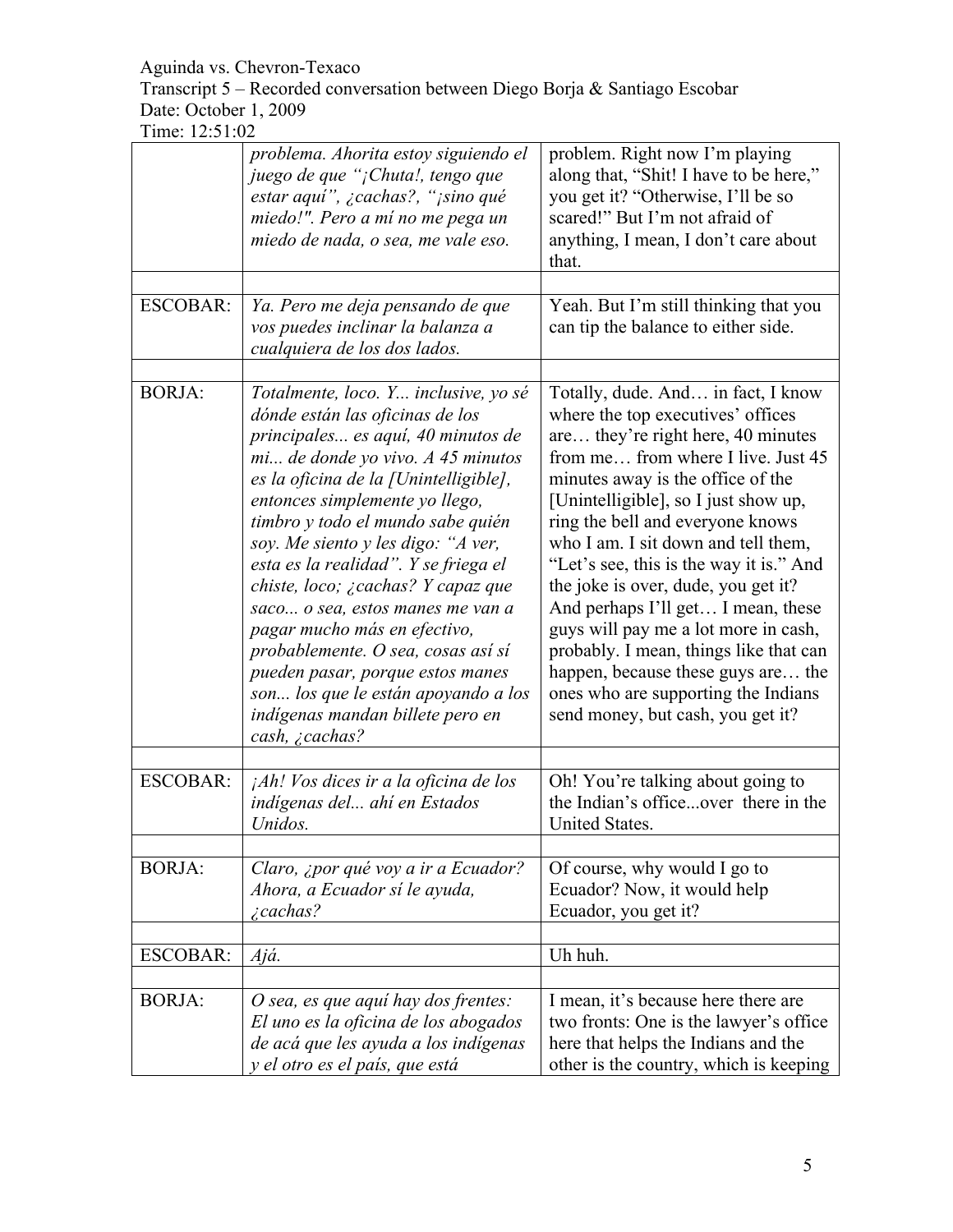Transcript 5 – Recorded conversation between Diego Borja & Santiago Escobar Date: October 1, 2009

|                 | quedándose callado para que para<br>que Chevron pague los 20 mil que en<br>verdad les toca pagar a ellos. Pero a<br>los dos les beneficia, ¿cachas?                                                                                                                                                                                                                                                                                                                                               | silent so so Chevron has to pay the<br>20 thousand that they really should<br>pay them. But they both benefit, you<br>get it?                                                                                                                                                                                                                                                                                                                                                                                    |
|-----------------|---------------------------------------------------------------------------------------------------------------------------------------------------------------------------------------------------------------------------------------------------------------------------------------------------------------------------------------------------------------------------------------------------------------------------------------------------------------------------------------------------|------------------------------------------------------------------------------------------------------------------------------------------------------------------------------------------------------------------------------------------------------------------------------------------------------------------------------------------------------------------------------------------------------------------------------------------------------------------------------------------------------------------|
| <b>ESCOBAR:</b> | De ley, de ley, de ley, de ley, claro. O<br>sea, los abogados de la Yoni [*5:34]<br>también van a ganar su billete pues,<br>loco.                                                                                                                                                                                                                                                                                                                                                                 | Right, right, right, right, of course. I<br>mean, the lawyers for the Yoni<br>[*5:34] are also going to earn their<br>share, dude.                                                                                                                                                                                                                                                                                                                                                                               |
| <b>BORJA:</b>   | Claro. Por eso han invertido tanto<br>pues, loco.                                                                                                                                                                                                                                                                                                                                                                                                                                                 | Of course. That's why they've<br>invested so much, dude.                                                                                                                                                                                                                                                                                                                                                                                                                                                         |
| <b>ESCOBAR:</b> | Claro. Y claro, o sea, vos<br><i>i</i> Chucha!, ¿a ver? <i>iJueputa!</i> , me<br>dejaste culo; ya no sé, huevón. Ya no<br>sé con quién deberías de estar [ríen<br>$\log$ dos].                                                                                                                                                                                                                                                                                                                    | Of course. And of course, I mean,<br>you Shit! Let's see? Son of a<br>bitch! You stunned me; I don't know<br>anymore, dude. I no longer know<br>whose side you should be on [both]<br>laughing].                                                                                                                                                                                                                                                                                                                 |
| <b>BORJA:</b>   | Claro. Es que sí es foco, ¿no?                                                                                                                                                                                                                                                                                                                                                                                                                                                                    | Of course. It's because it's a bitch,<br>no?                                                                                                                                                                                                                                                                                                                                                                                                                                                                     |
| <b>ESCOBAR:</b> | O sea, porque si llega un man y te<br>dice: "Dieguito, ¡chucha!, tenemos<br>una cuenta a nombre tuyo en Suiza y<br>ve cuánto hay de saldo", huevón. "Y<br>hay una caja especial con acciones<br>del mercado de Deutsch Telecom,<br>una empresa que nunca le va a pasar<br>nada", ¿cachas?, "saque sus propias<br>conclusiones". Ahí hay fácil más de<br>30 megas. O sea, es una huevada ya<br>que puedes tocar y sentir y decir:<br>"¡Wow! Esto ya es real ahorita, no<br>para después", ¿cachas? | I mean, because if a guy comes and<br>tells you, "Diego, damn! We have an<br>account with your name on it in<br>Switzerland and here you can see the<br>balance," dude. "And there's a<br>special box with stocks for the<br>Deutsch Telecom, a company that<br>will never have trouble," you get it?<br>"You come to your own<br>conclusions." Easily there's more<br>than 30 megas there. I mean, it's an<br>amount that you can touch and feel<br>and say, "Wow! This is real now, not<br>later," you get it? |
| <b>BORJA:</b>   | Claro. Hay una tercera posibilidad:<br>que pase eso y simplemente yo no me<br>aparezco a decir nada. No tengo por<br>qué también cagarle al otro.                                                                                                                                                                                                                                                                                                                                                 | Of course. There's a third possibility:<br>that happens and I just don't show up<br>to say anything. I have no reason to<br>accuse the other side.                                                                                                                                                                                                                                                                                                                                                               |

<sup>&</sup>lt;sup>1</sup> Translator's note: In Spanish 20 billion is 20 thousand millions. The speaker could be referring to 20 thousand or 20 billion.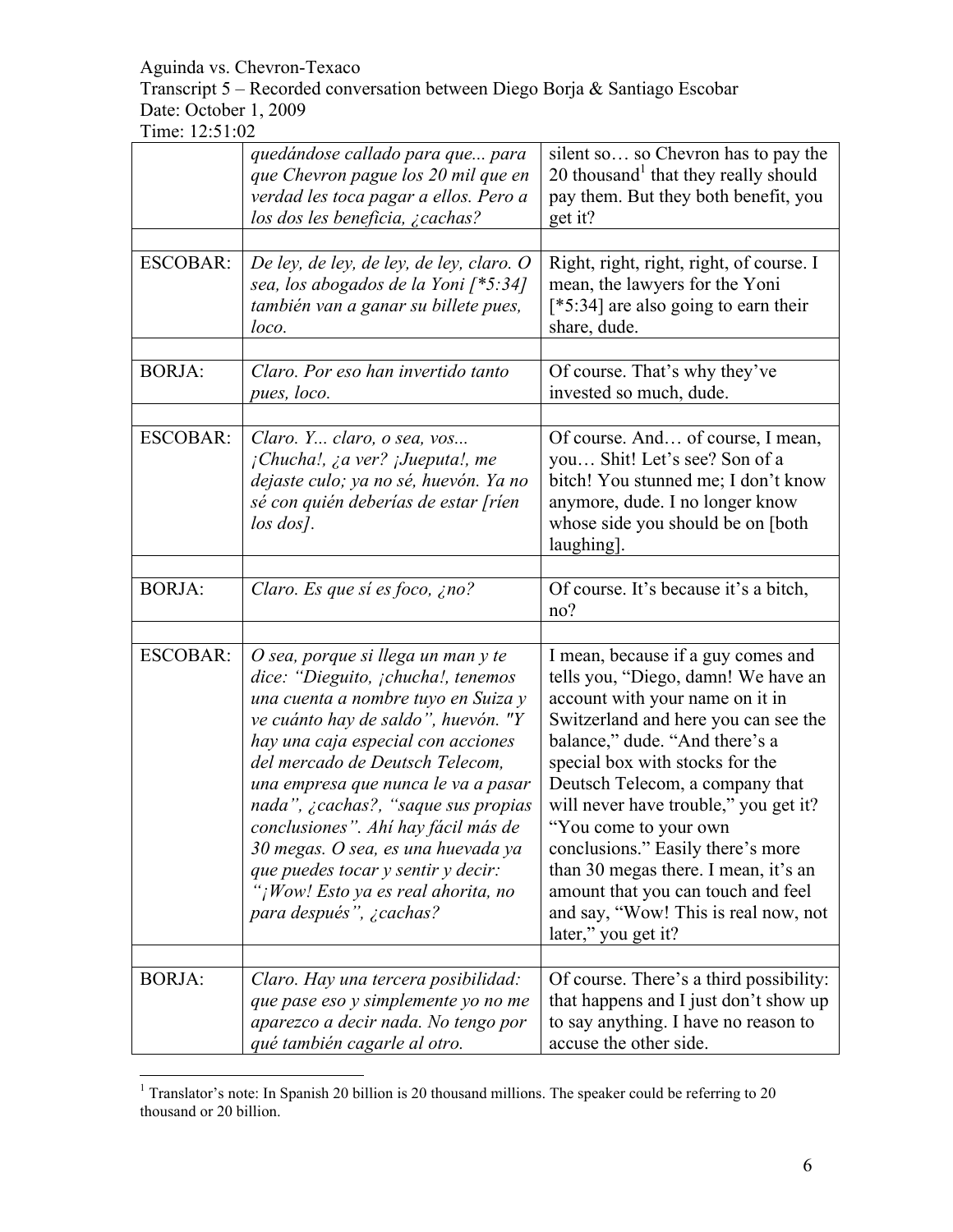Transcript 5 – Recorded conversation between Diego Borja & Santiago Escobar Date: October 1, 2009

| <b>ESCOBAR:</b> | [Riendo los dos] Claro, simplemente<br>no asomas nomás y punto.                                                                                                                                                                                                                                                                         | [Both laughing] Of course, you<br>simply don't turn up, that's all and<br>period.                                                                                                                                                                                                                                                                                                |
|-----------------|-----------------------------------------------------------------------------------------------------------------------------------------------------------------------------------------------------------------------------------------------------------------------------------------------------------------------------------------|----------------------------------------------------------------------------------------------------------------------------------------------------------------------------------------------------------------------------------------------------------------------------------------------------------------------------------------------------------------------------------|
|                 |                                                                                                                                                                                                                                                                                                                                         |                                                                                                                                                                                                                                                                                                                                                                                  |
| <b>BORJA:</b>   | No asomo. O sea, "no sabemos<br>dónde se fue", loco; ¿cachas? Y eso<br>les ayudaría [Simultaneous to other<br>$speed$                                                                                                                                                                                                                   | I don't show up. I mean, "we don't<br>know where he went," dude, you get<br>it? And that would help them<br>Simultaneous to other speech]                                                                                                                                                                                                                                        |
|                 |                                                                                                                                                                                                                                                                                                                                         |                                                                                                                                                                                                                                                                                                                                                                                  |
| <b>ESCOBAR:</b> | [Simultaneous to other speech]<br>acoger el derecho al silencio, loco.                                                                                                                                                                                                                                                                  | [Simultaneous to other speech]<br>exercise your right to remain silent,<br>dude.                                                                                                                                                                                                                                                                                                 |
|                 |                                                                                                                                                                                                                                                                                                                                         |                                                                                                                                                                                                                                                                                                                                                                                  |
| <b>BORJA:</b>   | ¡Puta! Me quedé mudo, huevón.                                                                                                                                                                                                                                                                                                           | Shit! I'm totally dumbfounded, dude.                                                                                                                                                                                                                                                                                                                                             |
| <b>ESCOBAR:</b> | Y punto.                                                                                                                                                                                                                                                                                                                                | And period.                                                                                                                                                                                                                                                                                                                                                                      |
|                 |                                                                                                                                                                                                                                                                                                                                         |                                                                                                                                                                                                                                                                                                                                                                                  |
| <b>BORJA:</b>   | Claro, esa es otra, ¿no?                                                                                                                                                                                                                                                                                                                | Of course, that's another one, right?                                                                                                                                                                                                                                                                                                                                            |
| <b>ESCOBAR:</b> | Otra, huevón. Claro, en ese caso te<br>toca salir corriendo de ahí a buscar<br>una embajada neutral en la Yoni y a<br>meterte que te den asilo, loco [rien<br>$\log$ dos].                                                                                                                                                              | Another one, dude. Of course, in that<br>case you would have to run out of<br>there and look for a neutral embassy<br>in Yoni and ask for asylum, dude<br>both laughing.                                                                                                                                                                                                         |
|                 |                                                                                                                                                                                                                                                                                                                                         |                                                                                                                                                                                                                                                                                                                                                                                  |
| <b>BORJA:</b>   | No, pues ahí yo yo haría eso                                                                                                                                                                                                                                                                                                            | No, then I would I would do that                                                                                                                                                                                                                                                                                                                                                 |
| <b>ESCOBAR:</b> | $\overline{2N}$ o te gustaría vivir en Suiza<br>como? O sea, ¿cachas? Vas a la<br>embajada Suiza y esos manes te dan<br>de ley asilo. Claro, que con eso de<br>abogados y toda la huevada; llegas a<br>Suiza, te dan tu pasaporte Suizo. ¿No<br>ves que si llegas con bastante billete<br>a Suiza te dan de una vez la<br>nacionalidad? | Wouldn't you like to live in<br>Switzerland like? I mean, you get<br>it? You go to the Swiss Embassy and<br>those guys will surely give you<br>asylum. Of course, with the lawyers<br>and all that shit; you go to<br>Switzerland, they give you your<br>Swiss passport. Don't you see, if you<br>arrive in Switzerland with enough<br>money they give citizenship right<br>off? |
| <b>BORJA:</b>   |                                                                                                                                                                                                                                                                                                                                         |                                                                                                                                                                                                                                                                                                                                                                                  |
|                 | [Ríe] ¡Qué dañados, ¿no?!                                                                                                                                                                                                                                                                                                               | [Laughs] They're so evil, no?                                                                                                                                                                                                                                                                                                                                                    |
| <b>ESCOBAR:</b> | Claro, entonces llegas a tu país, que<br>ahora sería Suiza, ¿cachas?                                                                                                                                                                                                                                                                    | Of course, then you'd go to your<br>country, which would now be                                                                                                                                                                                                                                                                                                                  |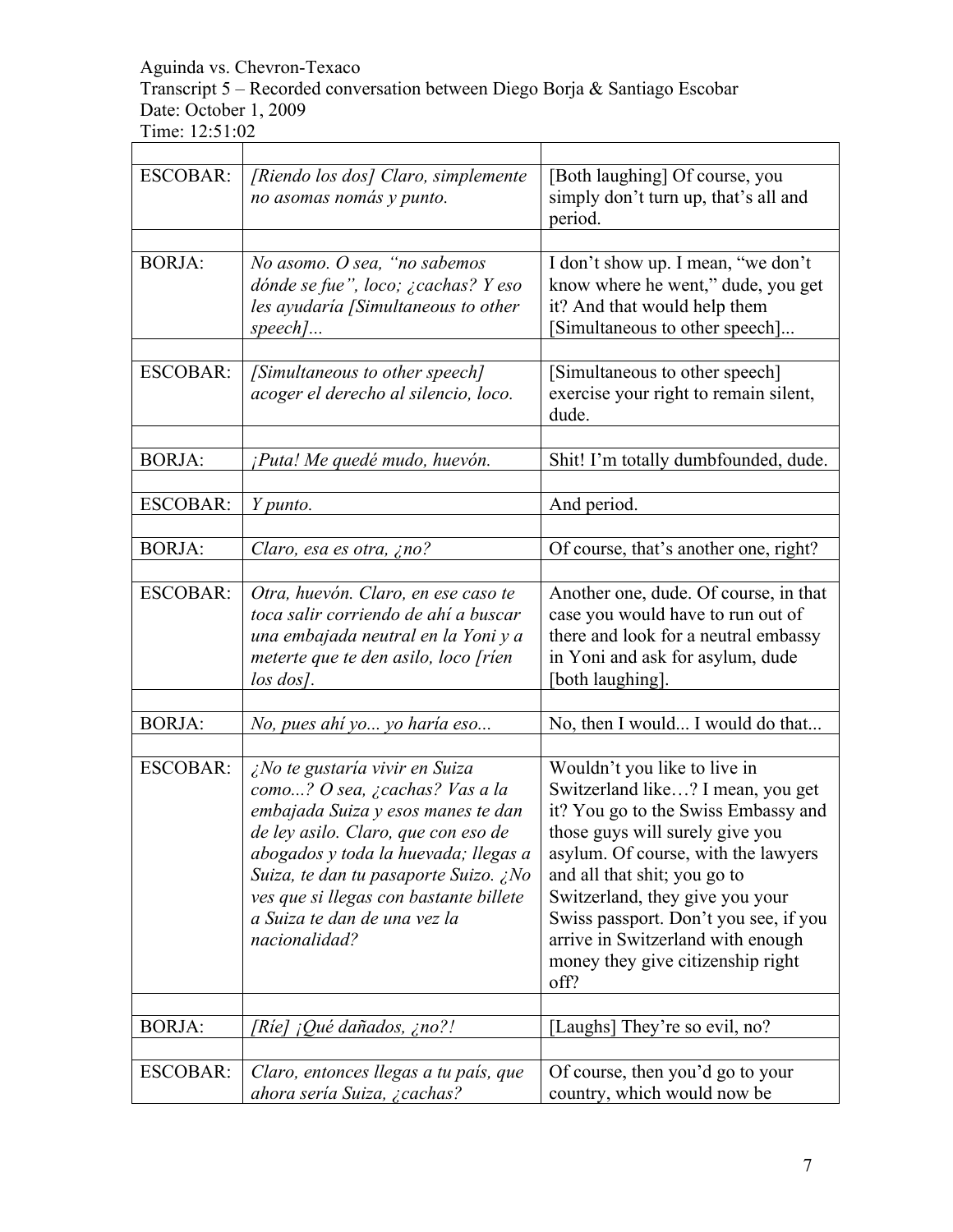Transcript 5 – Recorded conversation between Diego Borja & Santiago Escobar Date: October 1, 2009

|                 |                                                                                                                                                                                                              | Switzerland, you get it?                                                                                                                                                                                                          |
|-----------------|--------------------------------------------------------------------------------------------------------------------------------------------------------------------------------------------------------------|-----------------------------------------------------------------------------------------------------------------------------------------------------------------------------------------------------------------------------------|
| <b>BORJA:</b>   | Ya.                                                                                                                                                                                                          | Yeah.                                                                                                                                                                                                                             |
|                 |                                                                                                                                                                                                              |                                                                                                                                                                                                                                   |
| <b>ESCOBAR:</b> | Y en Suiza tienes tu cuenta bancaria<br>a full, tu casa en el lago, que yo te<br>recomendaría un lago plastiquísimo<br>ahí, cerca de Ginebra [riendo].                                                       | And in Switzerland you have a full<br>bank account, your house on the<br>lake; I would recommend a super<br>fancy lake there, near Geneva<br>[laughing].                                                                          |
| <b>BORJA:</b>   | Ya. [Simultaneous to other speech]                                                                                                                                                                           | Yeah. [Simultaneous to other<br>$specch$ ]                                                                                                                                                                                        |
| <b>ESCOBAR:</b> | Ahí viven todos los oligarcas del<br>$mundo, \; \gtrsim$ cachas?                                                                                                                                             | All the oligarchs of the world live<br>there, you get it?                                                                                                                                                                         |
| <b>BORJA:</b>   | ¡Qué dañado! No, pero yo quisiera,<br>en cambio, [Simultaneous to other<br>$speed$                                                                                                                           | You're so evil! No, but I would want<br>in exchange, [Simultaneous to other<br>$\text{speed}$                                                                                                                                     |
| <b>ESCOBAR:</b> | Y vas a esquiar a los Alpes en<br>invierno, ¿cachas? En verano el<br>lago; si vives en Suiza. O sea, vos no<br>tienes idea cómo es Suiza, huevón. O<br>sea, es un ejemplo que te pongo.                      | And you'll ski in the Alps in the<br>winter, you know? The lake in the<br>summer; if you live in Switzerland. I<br>mean, you have no idea what<br>Switzerland is like, dude. I mean,<br>that's just an example I'm giving<br>you. |
| <b>BORJA:</b>   | Yo preferiría                                                                                                                                                                                                | I would prefer                                                                                                                                                                                                                    |
| <b>ESCOBAR:</b> | Entonces                                                                                                                                                                                                     | Then                                                                                                                                                                                                                              |
| <b>BORJA:</b>   | Yo preferiría Argentina, para serte<br>sincero, ¿cachas?, donde la plata<br>alcanza muchísimo más, estoy con mi<br>gente. Porque también eso es<br>[Unintelligible], nuestra cultura es<br>hermosa, loco. Yo | I would prefer Argentina, to be<br>honest with you, you know? Where<br>you get a lot more for your money,<br>I'm with my people. Because that's<br>also [Unintelligible], our culture is<br>beautiful, dude. I                    |
| <b>ESCOBAR:</b> | ¡Ah! Tal cual. La calidez latina.                                                                                                                                                                            | Oh! That's true. The Latino warmth.                                                                                                                                                                                               |
| <b>BORJA:</b>   | Claro. O sea, Argentina me parece el<br>sitio perfecto, ¿cachas? Ya una de<br>las cosas o sea, obviamente no me                                                                                              | Of course. In other words, Argentina<br>seems like the perfect place for me,<br>you know? Yeah one of the                                                                                                                         |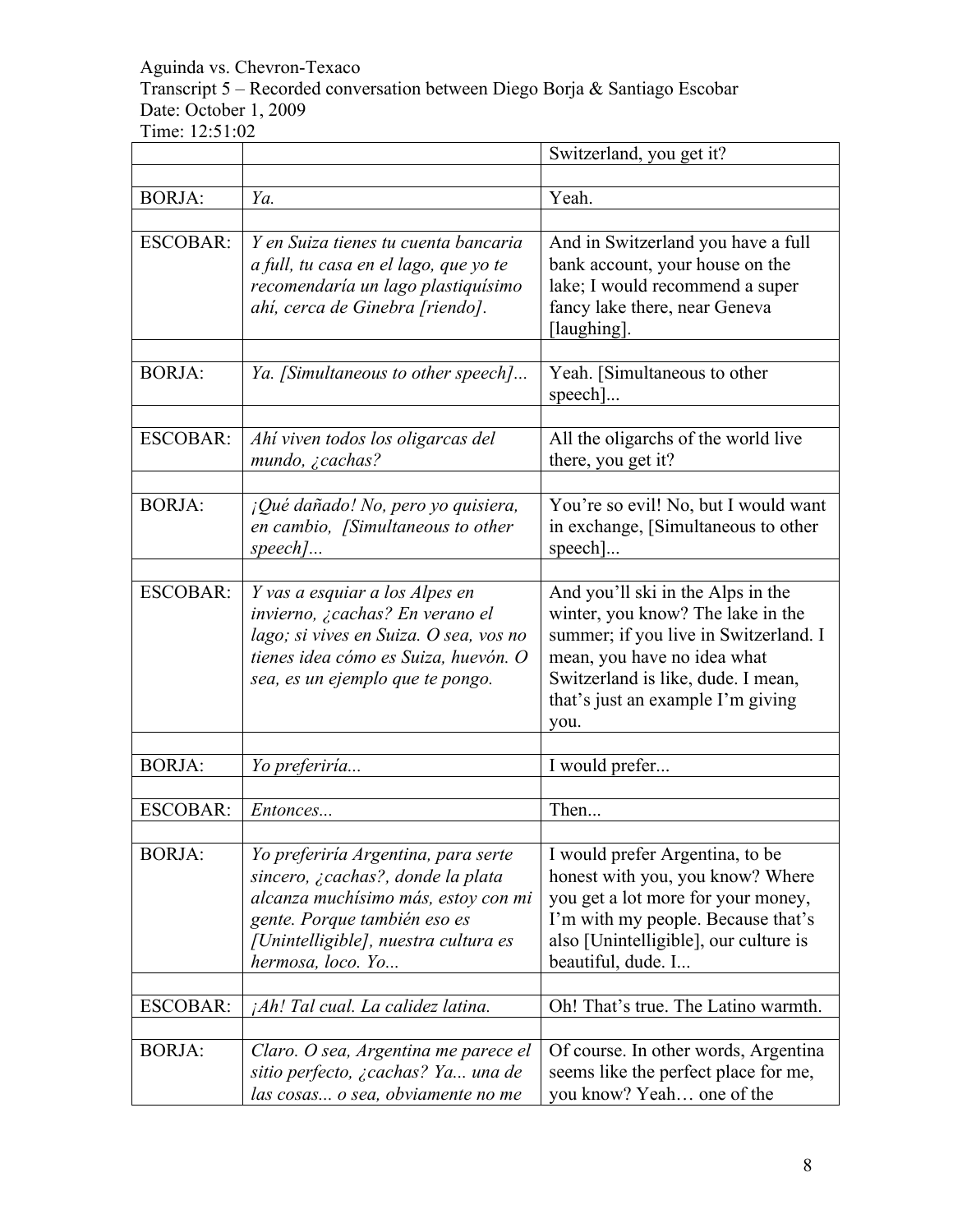Transcript 5 – Recorded conversation between Diego Borja & Santiago Escobar Date: October 1, 2009

|                 | he ido a Argentina, no es porque no<br>he querido, sino porque es por el<br>enano y la Sara, que le fascina estar<br>acá y todo. Pero el enano se va a la<br>universidad de ahí en seis años;<br><i>iputa!, yo no me quedo aquí ni</i><br>cagando; yo odio este país ya. | things I mean, obviously I've<br>never gone to Argentina, it's not<br>because I haven't wanted to, but<br>because of the dwarf <sup>2</sup> and Sara, who<br>loves being here and all that. But the<br>dwarf is going to the university in<br>about six years; damn! I don't want<br>to stay here at all; I hate this country<br>now. |
|-----------------|--------------------------------------------------------------------------------------------------------------------------------------------------------------------------------------------------------------------------------------------------------------------------|---------------------------------------------------------------------------------------------------------------------------------------------------------------------------------------------------------------------------------------------------------------------------------------------------------------------------------------|
| <b>ESCOBAR:</b> | [Rie].                                                                                                                                                                                                                                                                   | [Laughs].                                                                                                                                                                                                                                                                                                                             |
| <b>BORJA:</b>   | No hay libertad, loco. Todo es,<br><i>iputa!, "te demando, te demando, te</i><br>demando".                                                                                                                                                                               | There's no freedom, dude.<br>Everything is, shit! "I'll sue you, I'll<br>sue you, and I'll sue you."                                                                                                                                                                                                                                  |
| <b>ESCOBAR:</b> | "Te demando, te demando"<br>[riendo].                                                                                                                                                                                                                                    | "I'll sue you, I'll sue you"<br>[laughing].                                                                                                                                                                                                                                                                                           |
| <b>BORJA:</b>   | $\zeta$ Sí o no? Eso es un estrés. ¡Puta!, te<br>vas en cambio ahí para<br>Latinoamérica y ahí, ¡puta, qué<br>rico!, con un [Unintelligible] y una<br>casota y unas montañas, comiendo<br>carne todos los días.                                                          | Yes or no? That causes stress. Shit!<br>On the other hand if you go to Latin<br>America and over there, damn, that's<br>nice! With a [Unintelligible] and a<br>nice big house and some mountains,<br>eating meat everyday.                                                                                                            |
| <b>ESCOBAR:</b> | [Riendo].                                                                                                                                                                                                                                                                | [Laughing].                                                                                                                                                                                                                                                                                                                           |
| <b>BORJA:</b>   | Que nadie sepa [Unintelligible].                                                                                                                                                                                                                                         | Nobody knows [Unintelligible].                                                                                                                                                                                                                                                                                                        |
| <b>ESCOBAR:</b> | En Argentina sí. Contratas a un<br>gaucho a que te haga los asados ahí,<br>un man vestido así, de gaucho,<br><i>i</i> cachas?, haciéndote los                                                                                                                            | In Argentina for sure. You can hire a<br>gaucho <sup>3</sup> to make your roasted meat<br>there, a guy dressed like that, like a<br>gaucho, you get it? Cooking your                                                                                                                                                                  |
| <b>BORJA:</b>   | Claro, siempre vestido de gaucho<br>[Unintelligible] [Rien fuerte los<br>$d_{OS}$                                                                                                                                                                                        | Sure, dressed up like a gaucho all the<br>time [Unintelligible] [Both laughing]<br>loudly]                                                                                                                                                                                                                                            |
| <b>ESCOBAR:</b> | ¡Baile, hijueputa!                                                                                                                                                                                                                                                       | Dance, you son of a bitch!                                                                                                                                                                                                                                                                                                            |
| <b>BORJA:</b>   | "Bailá bien".                                                                                                                                                                                                                                                            | "Dance pretty."                                                                                                                                                                                                                                                                                                                       |

<sup>&</sup>lt;sup>2</sup> Translator's note: Dwarf could be a nickname for his son.

<sup>&</sup>lt;sup>3</sup> Translator's note: Gaucho, an Argentine cowboy.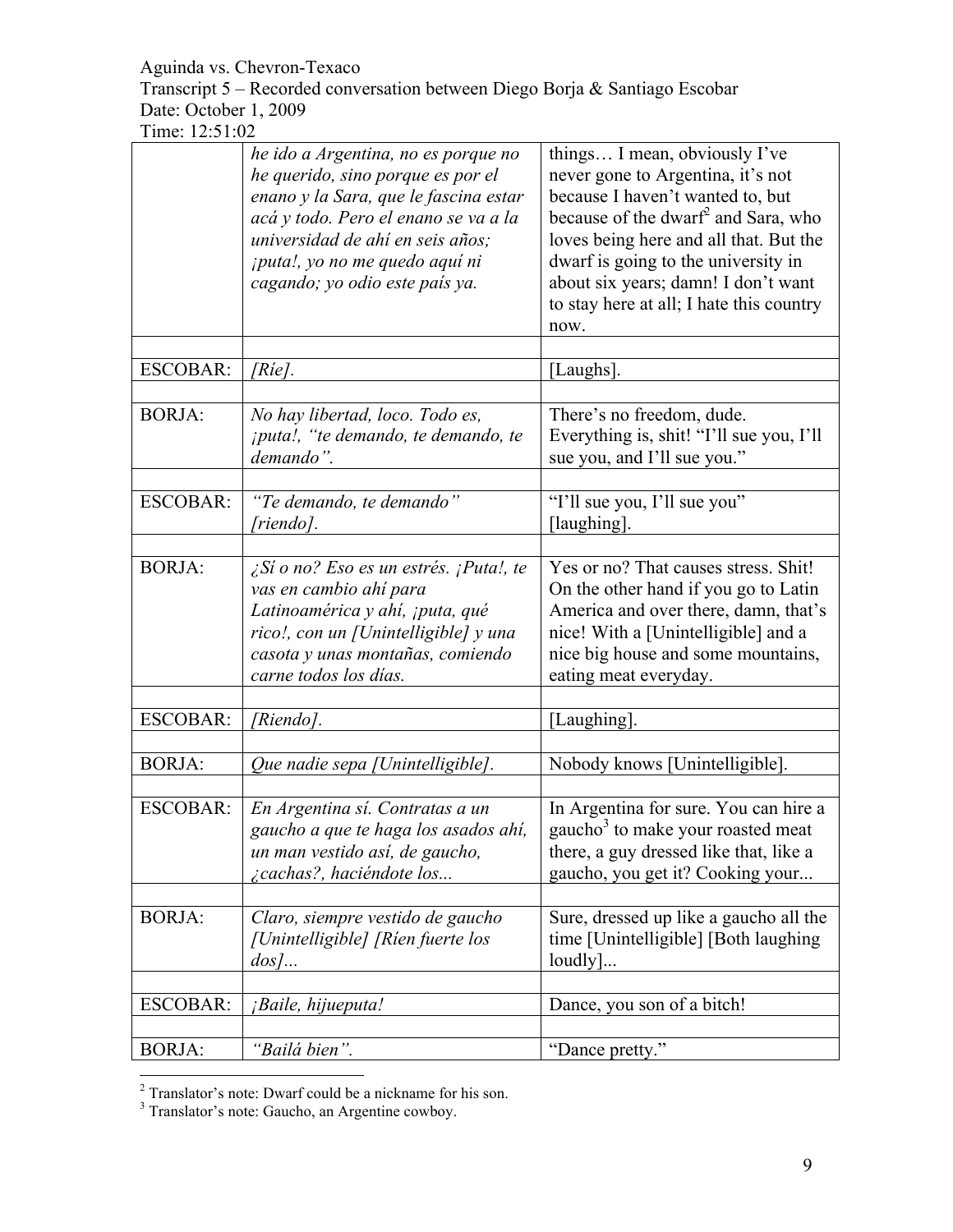Transcript 5 – Recorded conversation between Diego Borja & Santiago Escobar Date: October 1, 2009

Time: 12:51:02

| <b>ESCOBAR:</b> | Y una pareja de tangueros al frente<br>para que bailen cuando ya así                                                                                                                                                                                                                            | And a couple dancing tango in the<br>front so they dance when like<br>that                                                                                                                                                                                                                                    |
|-----------------|-------------------------------------------------------------------------------------------------------------------------------------------------------------------------------------------------------------------------------------------------------------------------------------------------|---------------------------------------------------------------------------------------------------------------------------------------------------------------------------------------------------------------------------------------------------------------------------------------------------------------|
| <b>BORJA:</b>   | Claro, esas cosas cuestan mucho<br>más baratas allá, huevón. Y puedes<br>ser excéntrico, ¿cachas? O sea, así<br>excéntrico.                                                                                                                                                                     | Of course, those things cost a lot less<br>there, dude. And you can be<br>eccentric, you get it? In other words,<br>like that, eccentric.                                                                                                                                                                     |
| <b>ESCOBAR:</b> | [Riendo] Puedes ser excéntrico.<br>¿Para qué Suiza si está carísimo,<br>no? Claro, de ley.                                                                                                                                                                                                      | [Laughing] You can be eccentric.<br>Why Switzerland when it's so<br>expensive, right? Of course, really.                                                                                                                                                                                                      |
| <b>BORJA:</b>   | Es carísimo, loco. Y además o sea,<br>todo el mundo se te queda viendo así,<br>¿no? En cambio o sea, ¡qué<br>[Unintelligible]! [palmendo y<br>emitiendo un soplido susurrante con<br>la boca] Eso es lo que quiero, loco.                                                                       | It's very expensive, dude. And<br>also I mean, everyone will be<br>looking at you like this, right? On the<br>other hand I mean, what<br>[Unintelligible]! [clapping and<br>hissing through his mouth] That's<br>what you want, dude.                                                                         |
| <b>ESCOBAR:</b> | Pero sí cachas. O sea, no te cierres<br>de la posibilidad de que si es que hay<br>algo algo que puedas tocar así<br>[suena como, chasquea los dedos],<br>así como cuando tocas o sea,<br>" <sub>j</sub> chucha!, aquí tengo tanto".<br>Porque eso ya te da una seguridad<br>inmediata, ¿cachas? | But you do get it. I mean, don't close<br>yourself off to the possibility that if<br>there is something something you<br>can touch like that [Makes noises,<br>like snapping fingers], like when you<br>touch I mean, "shit! I have so<br>much here." Because that gives you<br>immediate security, you know? |
| <b>BORJA:</b>   | Eso sí es verdad, loco. Ahora, el<br>momento es determinar cuándo es<br>el momento, eso es lo más lo más<br>tuco.                                                                                                                                                                               | That's true, dude. Now, the time is<br>figure out when is the right time,<br>that's the most the most difficult.                                                                                                                                                                                              |
| <b>ESCOBAR:</b> | Sí, sí. No, pero estás bien, estás bien.<br>O sea, estás bien; hay que ir así<br>despacio, loco.                                                                                                                                                                                                | Yes, yes. No, but you're fine, you're<br>fine. I mean, you're fine; you have to<br>go slowly like that, dude.                                                                                                                                                                                                 |
| <b>BORJA:</b>   | Verás que recién estoy aquí un mes y<br>medio, loco. O sea, estamos<br>hablando de un juicio que han<br>pasado 16 años y yo quiero resolver                                                                                                                                                     | You see, I've only been here for a<br>month and a half, dude. I mean,<br>we're talking about a lawsuit that's<br>gone on for 16 years and I want to                                                                                                                                                           |

 $\overline{\phantom{a}}$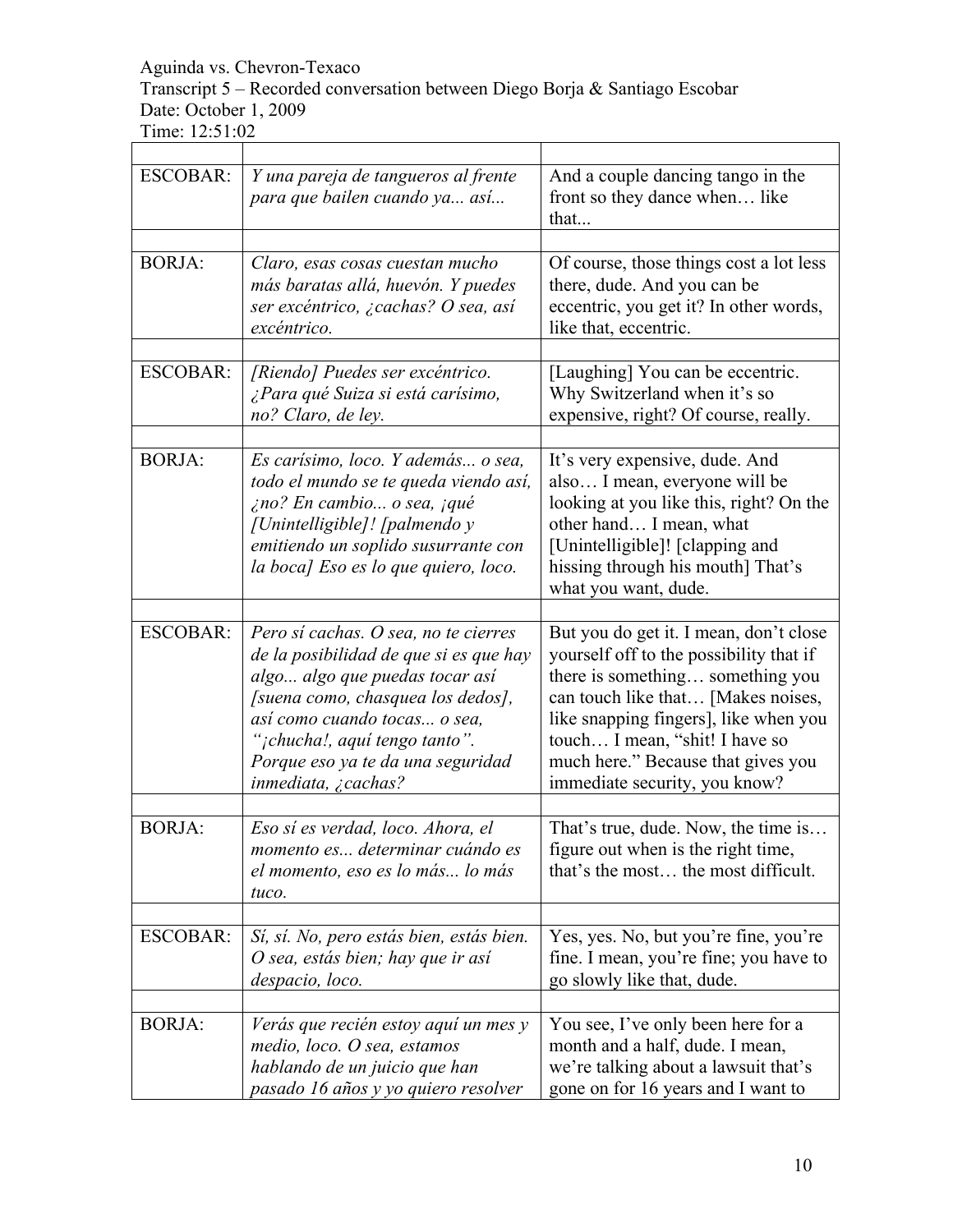Transcript 5 – Recorded conversation between Diego Borja & Santiago Escobar Date: October 1, 2009

|                 | las cosas en dos meses, tres meses,<br>no vale. Entonces vamos<br>obviamente vamos viendo cómo se<br>portan también. ¿Si me entiendes?<br>[Unintelligible] o sea, por<br>naturaleza yo prefiero mandar todo<br>a la mierda si es que se vayan en<br>contra de mi persona, ¿cachas?                                                                                                                                                                                                                                                                                                                                                  | resolve things in two months, three<br>months, it's not possible. So we'll<br>obviously we'll see how they behave<br>also. Are you getting me?  in other<br>words, my tendency is to let<br>everything go to hell if they go<br>against me, you get it?                                                                                                                                                                                                                                                                                                                                                                                            |
|-----------------|-------------------------------------------------------------------------------------------------------------------------------------------------------------------------------------------------------------------------------------------------------------------------------------------------------------------------------------------------------------------------------------------------------------------------------------------------------------------------------------------------------------------------------------------------------------------------------------------------------------------------------------|----------------------------------------------------------------------------------------------------------------------------------------------------------------------------------------------------------------------------------------------------------------------------------------------------------------------------------------------------------------------------------------------------------------------------------------------------------------------------------------------------------------------------------------------------------------------------------------------------------------------------------------------------|
|                 |                                                                                                                                                                                                                                                                                                                                                                                                                                                                                                                                                                                                                                     |                                                                                                                                                                                                                                                                                                                                                                                                                                                                                                                                                                                                                                                    |
| <b>ESCOBAR:</b> | ¿Cómo, cómo?                                                                                                                                                                                                                                                                                                                                                                                                                                                                                                                                                                                                                        | What? how's that?                                                                                                                                                                                                                                                                                                                                                                                                                                                                                                                                                                                                                                  |
| <b>BORJA:</b>   | O sea, yo desde que me acuerdo,<br>desde que he sido chiquito, a mí me<br>vale. O sea, ¿cachas? En tercer<br>grado cogí y me largué del colegio,<br>en segundo grado me escapaba. O<br>sea, no quería regresar al colegio.<br>Cosas así, si me entiendes. O sea, a<br>mí me vale. [Recording jumping a<br>bit] [Unintelligible] profesores, me<br>valía o sea, cuando ya veo que hay<br>una injusticia, me vale lo que o<br>sea, no me importa perder todo,<br>¿cachas?, pero dejo la cagada. O<br>sea, no lo voy a dejar no voy a<br>dejar que [recording jumping]<br>[Unintelligible], entonces<br>[Simultaneous to other speech] | I mean, I as long as I remember,<br>since I was little, I don't care. In<br>other words, you get it? In third<br>grade I took off, in second grade I<br>used to run away. I mean, I didn't<br>want to go back to school. Things<br>like that, if you understand me.<br>[Recording jumping a bit]<br>[Unintelligible] professors, I didn't<br>care I mean, when I see there's an<br>injustice, I don't care what I mean,<br>I don't care if I lose everything, you<br>get it? But I leave it fucked up. I<br>mean, I'm not going to leave it I'm<br>not going to let [recording jumping]<br>[Unintelligible], so [Simultaneous to]<br>other speech] |
| <b>ESCOBAR:</b> | O sea, no no te he entendido. O<br>sea, si es que Texaco te quiere joder,<br>vos les cagas.                                                                                                                                                                                                                                                                                                                                                                                                                                                                                                                                         | So, no I didn't understand you. So,<br>if Texaco wants to screw with you,<br>you'll shit on them.                                                                                                                                                                                                                                                                                                                                                                                                                                                                                                                                                  |
| <b>BORJA:</b>   | Les cago; dos segundos                                                                                                                                                                                                                                                                                                                                                                                                                                                                                                                                                                                                              | I'll shit on them in a second                                                                                                                                                                                                                                                                                                                                                                                                                                                                                                                                                                                                                      |
|                 | [Unintelligible]. O sea, lo que ellos<br>lo que yo le estoy tratando de<br>explicar a ellos es que yo tengo<br>también no sé cuánto decir, pero<br>tengo hasta cierta paciencia,<br>¿cachas? O sea, no sé cuánto sea el<br>tiempo, pero todo depende de cómo<br>cómo va y cómo vayan yendo las<br>cosas. Por eso leo el periódico todo<br>el tiempo y todo eso, ¿cachas?<br>Entonces, como que no siento que es                                                                                                                                                                                                                     | [Unintelligible]. I mean, what they<br>what I'm trying to explain to them is<br>that I also have I don't know how<br>much to say, but I have only so much<br>patience, you get it? In other words, I<br>don't know how much time, but it all<br>depends on how how it goes and<br>how things go. That's why I read the<br>newspaper every day and all that,<br>you get it? So then, like I don't feel<br>it's the right moment now, but when                                                                                                                                                                                                       |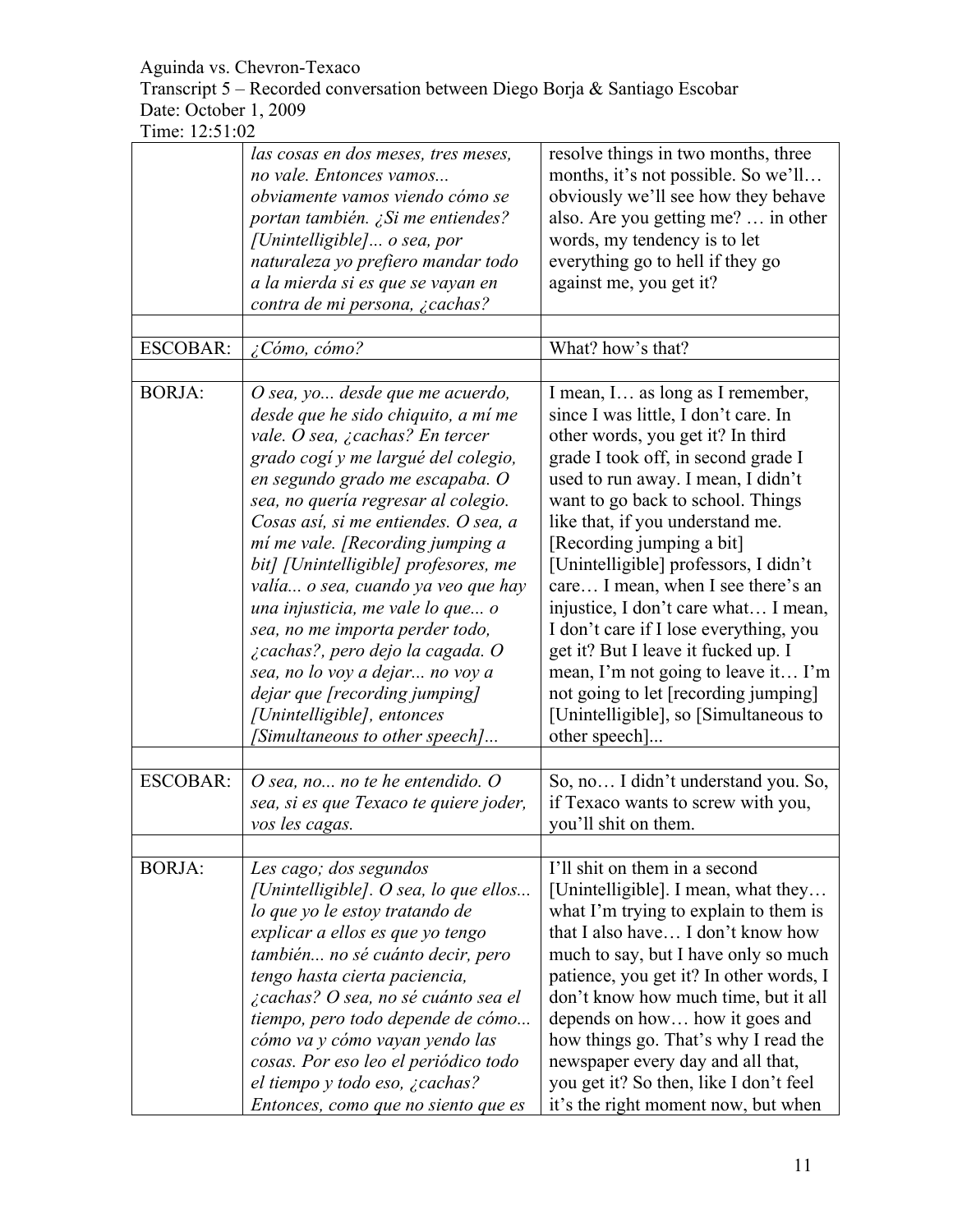Transcript 5 – Recorded conversation between Diego Borja & Santiago Escobar Date: October 1, 2009

|                 | el buen momento ahora, pero cuando             | I feel it's the right moment, that time               |
|-----------------|------------------------------------------------|-------------------------------------------------------|
|                 | sienta yo que sea el buen momento,             | has to pass, because if that time                     |
|                 | tiene que pasar ese rato, porque si            | doesn't pass, the next day                            |
|                 | no pasa ese rato, al otro día                  | [Unintelligible] "boom."                              |
|                 | [Unintelligible] "blum".                       |                                                       |
|                 |                                                |                                                       |
| <b>ESCOBAR:</b> | $\mathcal{L}$ Qué es "blum"?                   | What's "boom?"                                        |
|                 |                                                |                                                       |
| <b>BORJA:</b>   | O sea, "blum", me voy del otro lado.           | In other words, "boom," I'll go to the<br>other side. |
|                 |                                                |                                                       |
| <b>ESCOBAR:</b> | ¡Ah! Ya, ya cacho. O sea, vos lo que           | Oh! Yeah, now I get it. So, what                      |
|                 | vas a hacer es, coges tus pruebas y            | you're going to do is, you gather                     |
|                 | les dices: "Verán, yo tengo estas              | your evidence and you tell them,                      |
|                 | pruebas para cagarles; quiero esto,            | "Look, I have this evidence to shit on                |
|                 | $sino$ "                                       | them; I want this, otherwise"                         |
|                 |                                                |                                                       |
| <b>BORJA:</b>   | No les digo nada, huevón. Ellos ya             | I don't say anything to them, dude.                   |
|                 | saben.                                         | They already know.                                    |
|                 |                                                |                                                       |
| <b>ESCOBAR:</b> | <i>jAh! Ya saben.</i>                          | Oh, they know already.                                |
|                 |                                                |                                                       |
| <b>BORJA:</b>   | Claro, yo les dije desde el principio.         | Of course, I told them from the very                  |
|                 |                                                |                                                       |
|                 | O sea, simplemente les digo: "Mira,            | beginning. I mean, I just tell them,                  |
|                 | esto tiene que pasar hasta tal día,            | "Look, this has to happen by such-n-                  |
|                 | sino" Simplemente me desaparezco               | such day, otherwise" I simply                         |
|                 | y después ya se enterarán, ¿cachas?            | disappear and then they'll find out,                  |
|                 | Porque si es que si es que es algo             | you get it? Because if it's that if                   |
|                 | tan valioso que fue para ellos y están         | it's something so valuable for them                   |
|                 | poniéndose poniéndose como que                 | and they're getting getting like                      |
|                 | cojudos en hacer las cosas, se van a           | stubborn about doing things, they'll                  |
|                 | la mierda, ¿cachas?                            | eat shit, you get it?                                 |
|                 |                                                |                                                       |
| ESCOBAR:        | Ajá.                                           | Uh huh.                                               |
|                 |                                                |                                                       |
| <b>BORJA:</b>   | Y yo no tengo reparo. O sea, de ley,           | And I have no qualms. I mean,                         |
|                 | o sea, ¡puta!, a mí me vale. O sea, es         | really, I mean, shit! I don't care. In                |
|                 |                                                |                                                       |
|                 | lo que le dije a mis abogados: "A mí           | other words, it's what I told my                      |
|                 | me vale vivir bajo un puente pero              | lawyers, "I don't care if I have to live              |
|                 | con tal de que tenga la razón",<br>$i$ cachas? | under a bridge, but as long as I'm                    |
|                 |                                                | right," you get it?                                   |
|                 |                                                |                                                       |
| <b>ESCOBAR:</b> | Eso sí no te cacho, pero bueno.                | That part I don't get it, but fine.                   |